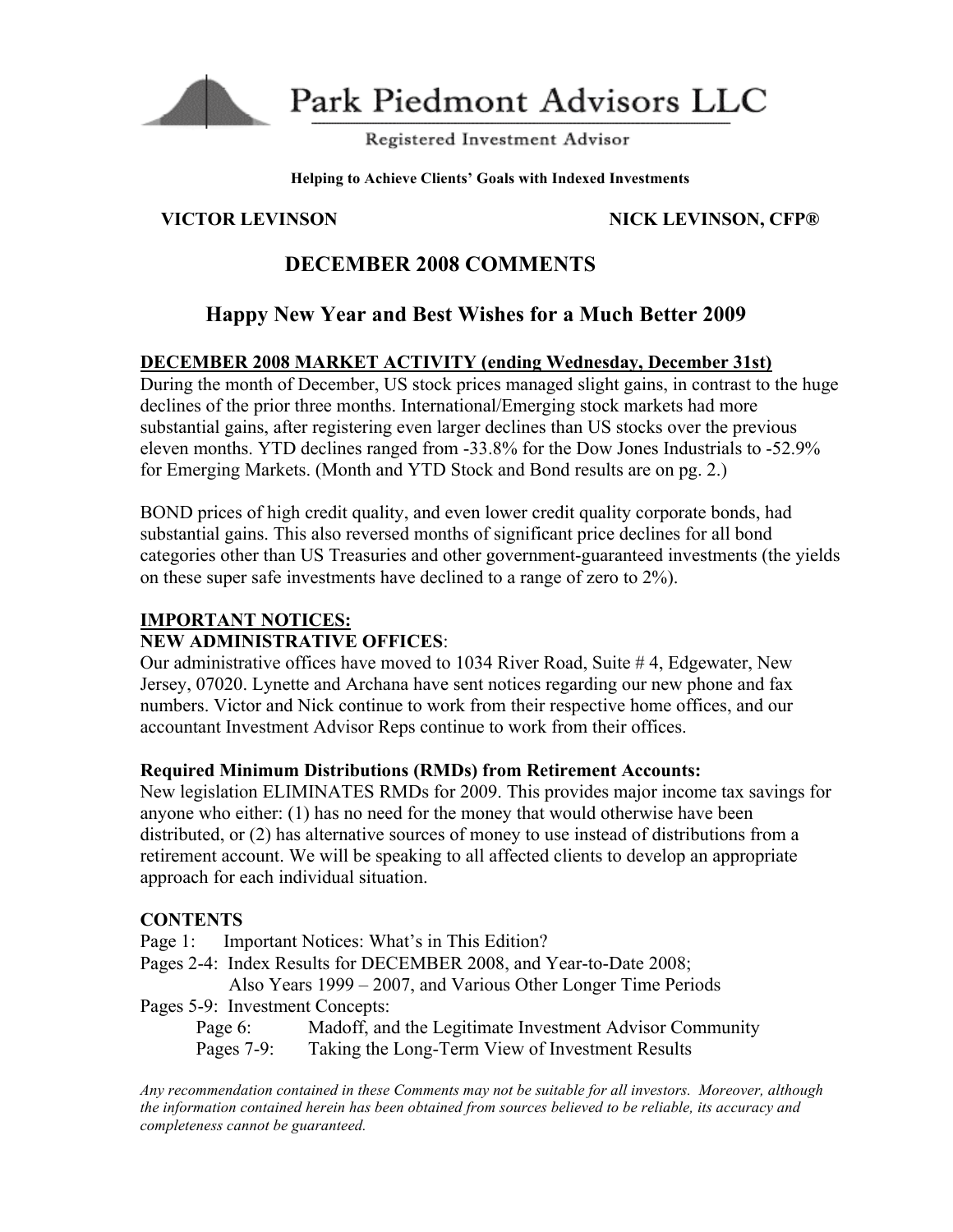#### **COMMENTS: INDEX RESULTS for period ending DECEMBER 2008**

|                                                           | <b>YEAR</b> | <b>YEARS</b> | <b>YEARS</b> | <b>YEAR</b> | <b>YEAR</b> | <b>YTD</b> | DEC       |
|-----------------------------------------------------------|-------------|--------------|--------------|-------------|-------------|------------|-----------|
| <b>STOCKS</b>                                             | 1999        | 2000-02      | 2003-05      | 2006        | 2007        | 2008       | 2008      |
| Vanguard Total Stock Market Index Fund (1)                | 23.8%       | $(37.2\%)$   | 53.1%        | 15.5%       | 5.5%        | $(37.1)\%$ | 1.1%      |
| Standard & Poor's (S&P) 500 Index (2)                     | 19.6%       | $(40.1\%)$   | 41.9%        | 13.6%       | 3.5%        | $(38.5)\%$ | 0.5%      |
| Vanguard S&P 500 Growth Index Fund (1)                    | 28.8%       | $(48.4\%)$   | 41.8%        | $9.0\%$     | 12.6%       | $(38.4)\%$ | 0.6%      |
| Vanguard S&P 500 Value Index Fund (1)                     | 12.6%       | $(26.2)\%$   | 63.2%        | 22.1%       | 0.1%        | $(36.1)\%$ | 0.9%      |
| Dow Jones Industrial Average Index (2)                    | 25.2%       | (27.5%)      | 28.5%        | 16.3%       | 6.4%        | $(33.8)\%$ | $(0.4)\%$ |
| NASDAQ Composite Index (2)                                | 85.6%       | $(67.2\%)$   | 65.2%        | 9.5%        | 9.8%        | $(40.5)\%$ | $1.6\%$   |
| Vanguard Midcap US Index Fund (1)                         | 25.0%       | $(18.3\%)$   | 83.9%        | 13.6%       | 6.0%        | $(41.8)\%$ | 2.7%      |
| Vanguard Smallcap US Index Fund (1)                       | 19.6%       | $(24.2\%)$   | 87.5%        | 15.6%       | 1.2%        | $(36.1)\%$ | 3.3%      |
| Vanguard International Index Fund (EAFE) (1)              | 25.3%       | $(45.9\%)$   | 95.9%        | 26.6%       | 15.5%       | $(44.1)\%$ | 4.2%      |
| Vanguard Emerging Markets Index Fund (1)                  | 61.6%       | $(29.5\%)$   | 162.7%       | 29.4%       | 39.0%       | $(52.9)\%$ | 3.5%      |
| Vanguard Real Estate Investment Trust Fund (1)            | $(0.4\%)$   | 47.5%        | 98.6%        | 35.1%       | $(16.5)\%$  | $(37.2)\%$ | 9.2%      |
| <b>BONDS</b>                                              |             |              |              |             |             |            |           |
| Vanguard Total Bond Market Index (1)                      | $(0.8\%)$   | 30.4%        | 11.1%        | 4.2%        | 6.9%        | 5.1%       | 3.5%      |
| Vanguard Intermediate Tax- Exempt Index Fund (1)          | $(2.9\%)$   | 23.7%        | 10.3%        | 4.4%        | 3.4%        | (0.1)%     | 1.4%      |
| Vanguard Short-term Bond Index (1)                        | 2.1%        | 25.8%        | 6.5%         | 4.1%        | 7.2%        | 5.4%       | 1.8%      |
| Vanguard Short Tax-Exempt Index Fund (1)                  | 2.6%        | 13.8%        | 4.5%         | 3.2%        | 4.2%        | 3.7%       | 0.4%      |
| Vanguard High-Yield Bond Fund (1); starting 2002          | NA          | 1.7%         | 30.7%        | 8.2%        | 2.0%        | $(21.3)\%$ | 6.2%      |
| Vanguard Inflation-Protected Bond Fund (1); starting 2001 | NA          | 25.5%        | 20.0%        | 0.4%        | 11.6%       | (2.9)%     | 4.8%      |

NOTE 1: Current Month Results measured from beginning of year, and not beginning of prior month.

NOTE 2: Three-year results start with a base of 100, and after each year's % change, the result for that year creates a new base. So if at the end of the first year the index is up 10%, then the new base is 110%; and if down 10%, then the new base is 90%. NOTE also that a decline of 50% requires a gain of 100% to get back to the starting value, which explains why NASDAQ, down 67%, would require a gain of 200% to get back to its starting value.

1) Results for Vanguard funds include dividends and fund expenses but do not reflect PPA's advisory fee.

2) Results for S&P 500, Dow Jones, and NASDAQ indexes do not reflect dividends or PPA's advisory fee.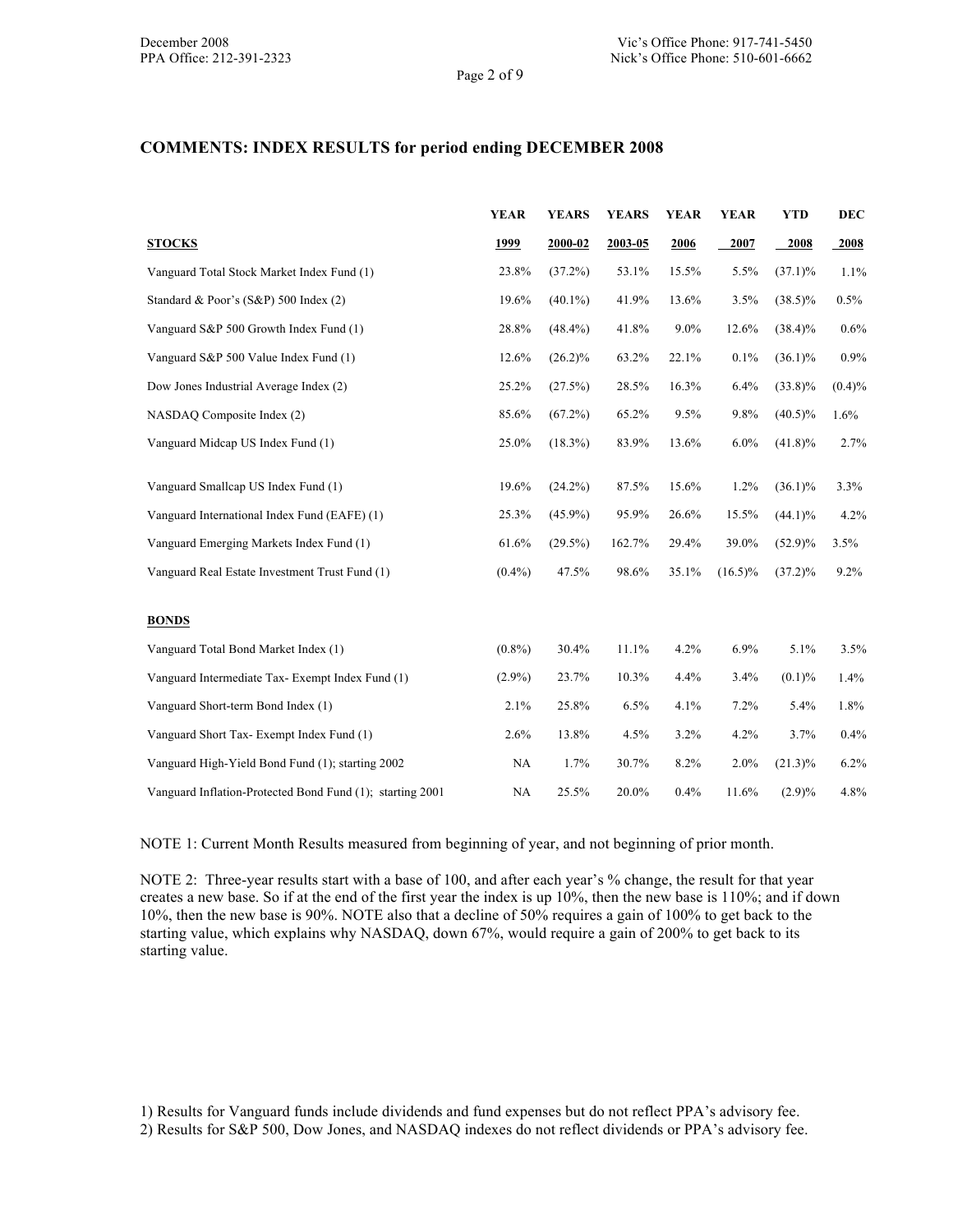Page 3 of 9

| $\frac{0}{0}$      | 1Q     | 2Q          | 3Q     | 4Q     | 1Q    | 2Q     | 3Q    | 4Q     | 1Q     | 2Q    | 3Q     | 4Q    |
|--------------------|--------|-------------|--------|--------|-------|--------|-------|--------|--------|-------|--------|-------|
|                    |        | <u>1999</u> |        |        |       | 2000   |       |        |        | 2001  |        |       |
| <b>S&amp;P 500</b> | 4.1    | 7.6         | (7.7)  | 15.6   | 2.0   | (3.0)  | (1.3) | (7.8)  | (12.1) | 4.8   | (13.8) | 8.1   |
| <b>NASDAQ</b>      | 14.6   | 10.0        | 0.0    | 61.0   | 12.4  | (14.8) | (7.2) | (29.6) | (25.5) | 12.9  | (26.7) | 18.3  |
| <b>BONDS</b>       | 0.0    | (0.5)       | 0.4    | (0.7)  | 2.4   | 1.5    | 3.1   | 4.3    | 3.2    | 0.8   | 4.3    | 0.0   |
|                    |        |             |        |        |       |        |       |        |        |       |        |       |
|                    |        | 2002        |        |        |       | 2003   |       |        |        | 2004  |        |       |
| <b>S&amp;P 500</b> | 0.0    | (13.8)      | (14.1) | 4.5    | (1.8) | 12.8   | 2.2   | 13.2   | 1.3    | 1.3   | (2.4)  | 8.8   |
| <b>NASDAQ</b>      | (5.5)  | (19.5)      | (13.5) | 7.0    | 2.5   | 19.2   | 12.1  | 16.2   | (0.5)  | 2.7   | (7.5)  | 13.9  |
| <b>BONDS</b>       | 0.0    | 2.8         | 3.6    | 1.8    | 0.9   | 2.7    | 0.2   | 0.2    | 2.7    | (2.6) | 3.1    | 1.0   |
|                    |        | 2005        |        |        |       | 2006   |       |        |        | 2007  |        |       |
| <b>S&amp;P 500</b> | (2.6)  | 0.9         | 3.1    | 1.6    | 3.7   | (1.9)  | 5.2   | 6.6    | 0.2    | 5.8   | 1.6    | (4.1) |
| <b>NASDAQ</b>      | (8.1)  | 2.6         | 4.4    | 2.5    | 6.1   | (7.6)  | 3.9   | 7.1    | 0.3    | 7.5   | 4.0    | (2.0) |
| <b>BONDS</b>       | (0.5)  | 3.0         | (0.7)  | 0.6    | (0.7) | (0.2)  | 3.8   | 1.3    | 1.4    | (0.6) | 2.9    | 3.2   |
|                    |        |             |        |        |       |        |       |        |        |       |        |       |
|                    |        | 2008        |        |        |       | 2009   |       |        |        | 2010  |        |       |
| <b>S&amp;P 500</b> | (9.9)  | (2.9)       | (7.9)  | (17.7) |       |        |       |        |        |       |        |       |
| <b>NASDAQ</b>      | (14.1) | 0.6         | (8.0)  | (19.0) |       |        |       |        |        |       |        |       |
| <b>BONDS</b>       | 2.2    | (1.1)       | (0.5)  | 4.5    |       |        |       |        |        |       |        |       |
|                    |        |             |        |        |       |        |       |        |        |       |        |       |

### **DECEMBER 2008 COMMENTS**

**STOCK** index prices in the US had slight gains in December, and international markets posted larger gains. (These international markets had larger declines than US stocks for the rest of 2008). See the chart on page 5 for additional details on US stock prices.

**BOND** returns (price change plus interest) were substantially higher in December for the high credit quality portion of the markets, including corporates, municipals and US Treasury Inflation Protected bonds. In a major reversal from recent months, returns also improved substantially in the lower-credit quality income-oriented markets. The benchmark 10-year US Treasury yield closed at 2.25%, which was 70 bps below last month's close and 125 bps below the prior low in March. Short-term Treasury yields went to almost zero, as the Federal Reserve lowered short-term rates to almost zero. In general, as interest rates move lower, prices for existing bonds rise. In the current environment, however, the credit quality issues impacting various parts of the credit markets have altered this normal relationship of interest rates and prices. In December, there was some movement back to more normal pricing.

**ECONOMIC NEWS** continued mostly negative, with worsening declines in employment, housing prices, retail sales, consumer spending, and durable goods orders. The final GDP for Q3 was negative at -0.5%, and the official start of this recession was dated back to December 2007. The key question now is the recession's duration and severity, since it has spread internationally as well. Positive news included continuing declines in oil prices and lower inflation figures. (Some economists now fear the onset of deflation, or lower prices). But governments' huge infusions of money into various programs designed to reignite economic activity are likely to add to inflation at a future time.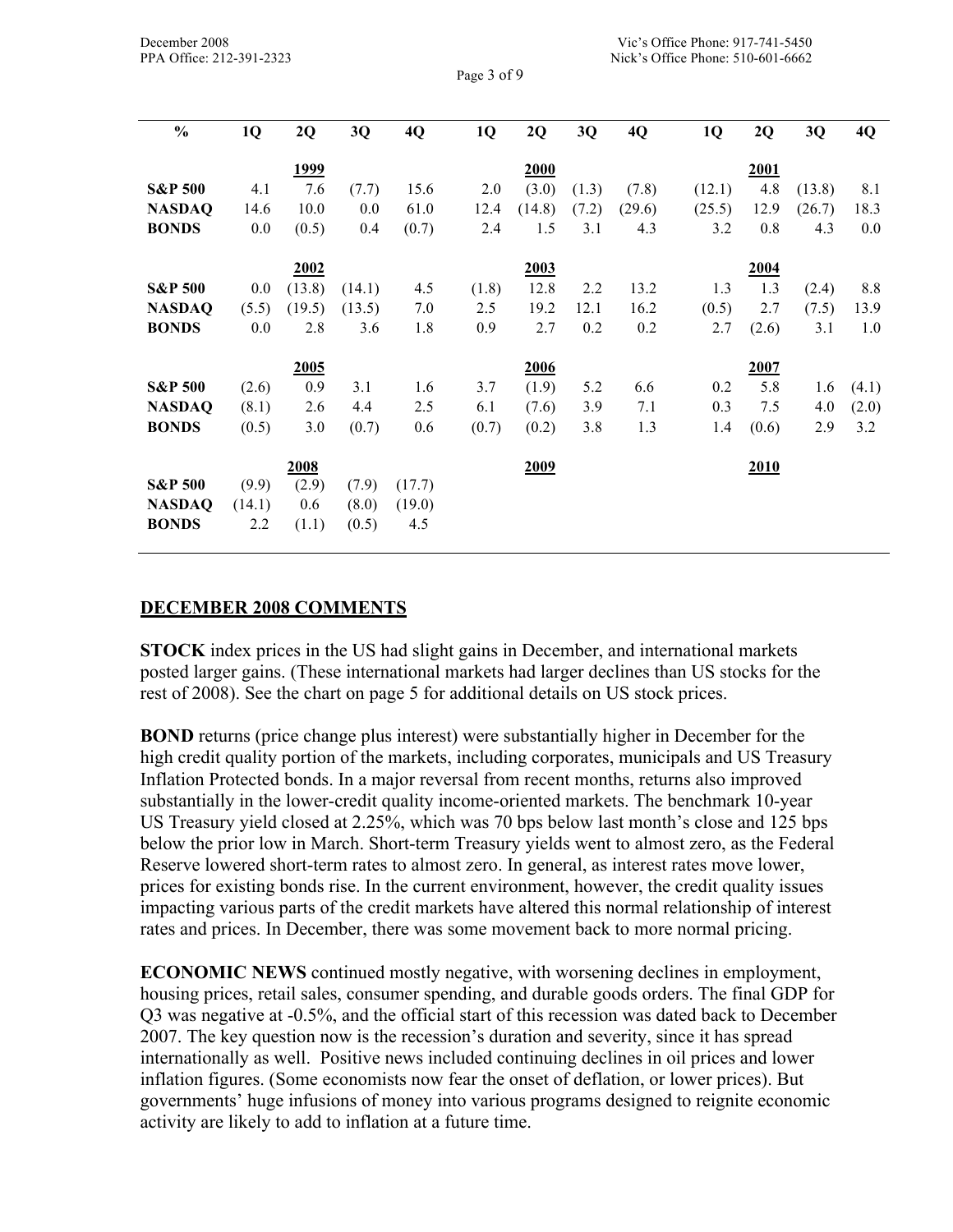From a longer-term standpoint, the housing and now much more widespread credit problems have triggered a serious world-wide recession, which in turn has produced a significant bear market for stocks. The 2003-07 recovery from the bear market of 2000-02 has ended, and the 2008 price declines have now eliminated all the stock price gains of the past five years. From the 2000 highs to year-end 2008, the Dow Industrials are now 25% lower, the S&P 500 41% lower, and the NASDAQ a stunning 69% lower. This is likely to be the first decade since the 1930s with cumulative annualized negative stock returns, making these returns obviously far lower than their positive long-term average annualized returns. The mutual fund company Vanguard notes that from 1926 through 2005, in only six of 80 years did stock prices fall within 2%, up or down, of the long-term annual average return of plus 10.4%.

Going back to the bull market that began in 1995, all three major indexes have similar (and, since September 2008, much lower) average annual returns, ranging from 5.0% to 6.1%. (These returns are obviously far below the 10.4% annual average dating back to 1926.)

**The moral: Stock returns are truly unpredictable and volatile in short time frames, and can be over long time periods as well, even with (so far) a fairly stable very-long-term average return. Key Questions: Your relevant time frame and tolerance for risk.** 

|                           | $S\&P 500(1)$ |               | $\overline{DOW(1)}$ |          | NASDAQ(1) |          |
|---------------------------|---------------|---------------|---------------------|----------|-----------|----------|
| 1st Qtr 2000 High         | 1,527         |               | 11,723              |          | 5,048     |          |
| Year End 2000             |               | $1,320$ (13)% | 10,785              | $(8)\%$  | 2,470     | (51)%    |
| September 21, 2001 Low    |               | $965$ (37)%   | 8,235               | $(30)\%$ | 1,425     | (72)%    |
| Year End 2001             | 1,148         | $(25)\%$      | 10,020              | (17)%    | 1,950     | (61)%    |
| October 9, 2002 Low       | 777I          | (49)%         | 7,286               | $(38)\%$ | 1,114     | (78)%    |
| Year End 2002             | 880           | (42)%         | 8,342               | (29)%    | 1,336     | (73)%    |
| Year End 2005             | 1,248         | $(18)\%$      | 10,718              | (9)%     | 2,205     | $(56)\%$ |
| Year End 2007             | 1,468         | (4)%          | 13,265              | $+13%$   | 2,652     | (47)%    |
| November 20, 2008 New Low | 752           | (51)%         | 7,552               | $(36)\%$ | 1,316     | (74)%    |
| December 31, 2008         | 903           | (41)%         | 8,776               | $(25)\%$ | 1,577     | (69)%    |

Context: Prior Five-Year Gains in Bull Market of 1995 - 1999

|                                 | $S\&P 500(1)$ | $\text{DOW}(1)$ | <b>NASDAQ (1)</b> |
|---------------------------------|---------------|-----------------|-------------------|
| End 1994                        | 459           | 3,834           | 752               |
| End 1999                        | 1,470         | 11,500          | 4,070             |
| Gain                            | 1,011         | 7,666           | 3,318             |
| Avg.Ann.%Gain:'95-'99; 5 years  | 26.2%         | 24.6%           | 40.2%             |
| <b>DECEMBER 2008</b>            | 903           | 8,776           | 1,577             |
| Gain                            | 444           | 4,942           | 825               |
| Avg.Ann.%Gain:'95-12/08; 14 yrs | $5.0\%$       | $6.1\%$         | $5.4\%$           |

1) Results for S&P 500, Dow Jones, and NASDAQ indexes do not reflect dividends or PPA's fees.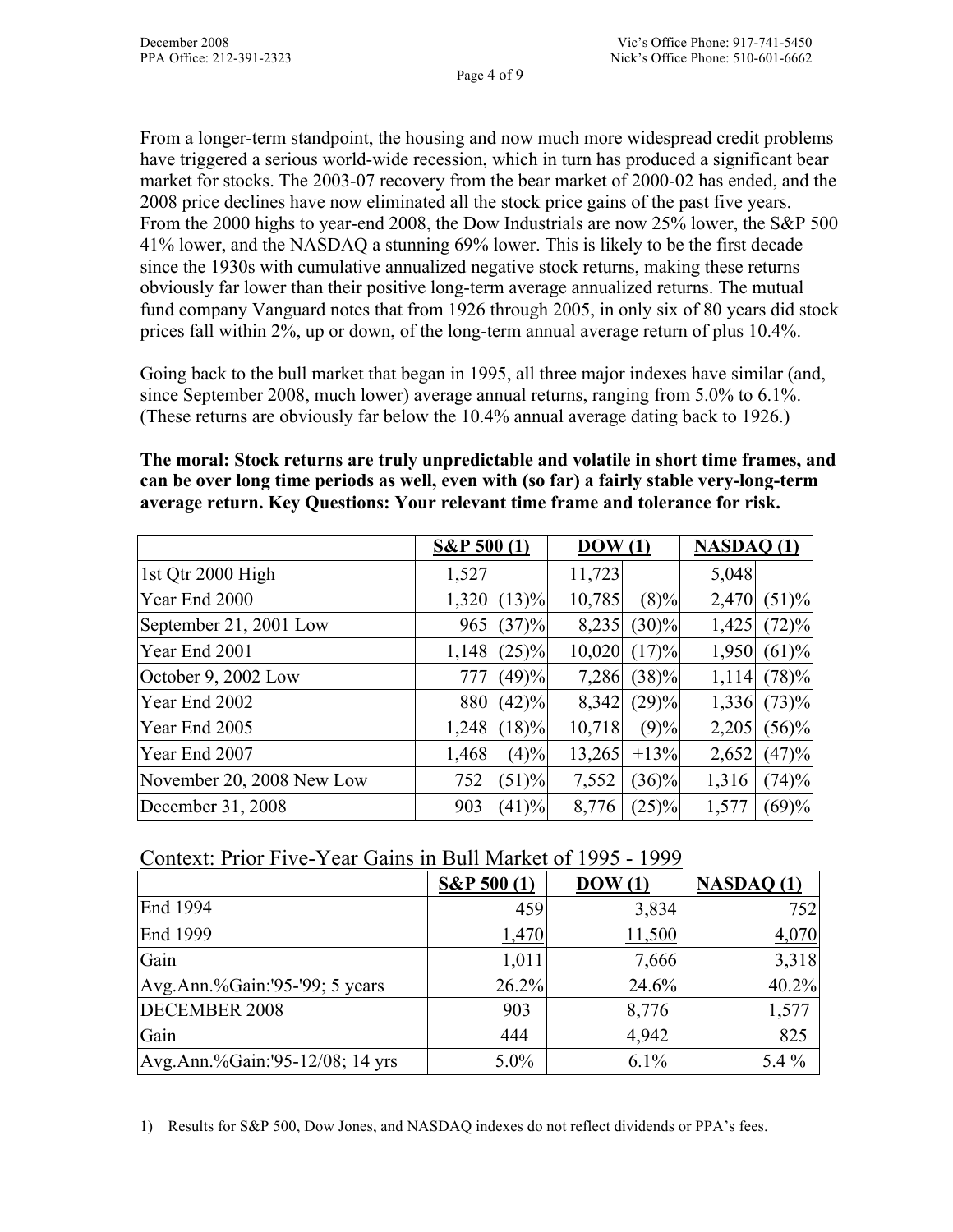## **INVESTMENT CONCEPTS**

The chart below, introduced with our November 2007 Comments, has been updated monthly to reflect the extreme stock market volatility since the summer of 2007. However, what appeared to be extreme volatility prior to September 2008 has turned out to be a mild prelude to the declines of September through November, 2008. The chart reflects this fact well.

|                                                                      | S&P<br>500 | Change<br>from<br><b>YE06</b> | Dow Jones<br>Industrials | Change<br>from<br><b>YE06</b> | <b>NASDAQ</b> | Change<br>from<br><b>YE06</b> |
|----------------------------------------------------------------------|------------|-------------------------------|--------------------------|-------------------------------|---------------|-------------------------------|
| YE 2006                                                              | 1,418      |                               | 12,463                   |                               | 2,415         |                               |
| 10/9/07 High                                                         | 1,565      | $10.4\%$                      | 14,165                   | 13.7%                         | 2,859         | 18.4%                         |
| 12/31/07 Close                                                       | 1,468      | 3.5%                          | 13,265                   | 6.4%                          | 2,652         | 9.8%                          |
| $1/22 - 23/08$ , and<br>$3/17$ Lows*                                 | 1,257      | $-11.3%$                      | 11,635                   | $-6.6%$                       | 2,155         | $-10.8%$                      |
| 5/31/08 Close<br>10/10, and 10/24                                    | 1,400      | $-1.3%$                       | 12,638                   | 1.4%                          | 2,523         | 4.5%                          |
| $Lows*$                                                              | 840        | $-40.7\%$                     | 7,882                    | $-36.7%$                      | 1,494         | $-38.1%$                      |
| 10/31/08 Close                                                       | 969        | $-31.7%$                      | 9,325                    | $-25.2%$                      | 1,721         | $-28.7%$                      |
| $11/21/08$ Low*                                                      | 741        | $-47.7\%$                     | 7,449                    | $-40.2\%$                     | 1,295         | $-46.4%$                      |
| 12/31/08<br>* Note These are not closing prices but "intro day" lows | 903        | $-36.3%$                      | 8,776                    | $-29.6%$                      | 1,577         | $-34.7%$                      |

\* Note – These are not closing prices, but "intra-day" lows

Some key observations from the chart:

- 1) From the October 2007 highs to the most recent November 2008 lows, all three major US indexes are down a huge 54% to 65%, exceeding the declines of 1973-74 and 2000-02.
- 2) October 2007, May 2008, and the last week in October 2008 were all periods of price recoveries of 10% or more. The December 2008 price recovery, measured from the November lows, ranged from 18% to 22%. These recoveries illustrate the dangers of exiting the stock market after periods of substantial declines, on the assumption the declines will continue. However, we do know now, with the benefit of hindsight, that each rally prior to November 2008 was modest, given the extent of the declines that followed.
- 3) Even knowing what we do now about the severity of this bear market, there is no way to determine, before the fact, at what point the lows for this market cycle will have been reached until long after the cycle has been completed.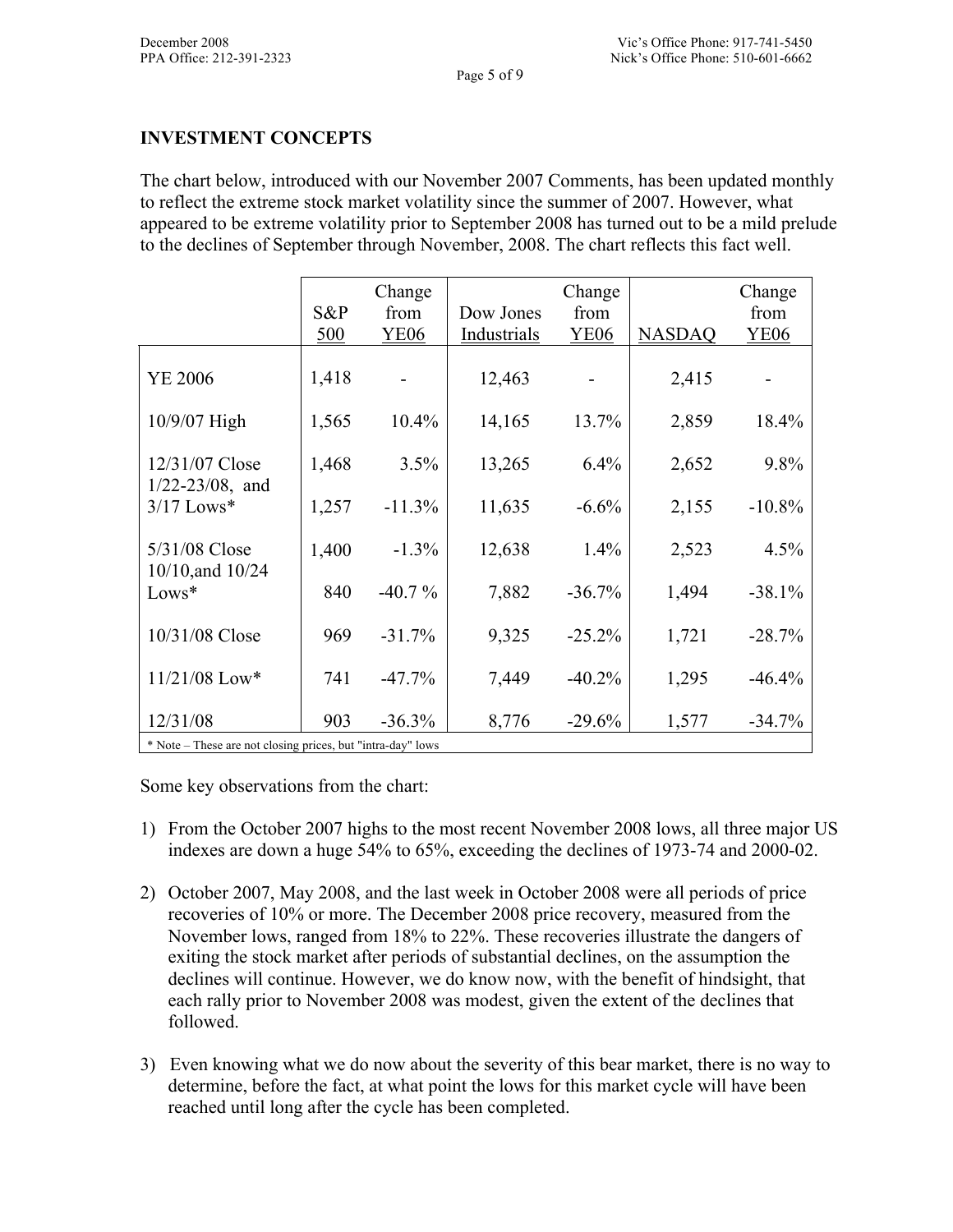## **I. Madoff, and the Legitimate Investment Advisor Community**

As a result of the tremendous publicity surrounding Bernard Madoff's huge "Ponzi scheme," we think it appropriate to advise you of how the legitimate investment advisor community functions, as compared to Madoff. (Note, we are not suggesting that an advisor who does not function as outlined below is necessarily illegitimate, but rather that advisors who do function as outlined below are legitimate). .

1) The legitimate investment advisor uses an outside custodian firm to hold all client money and securities. The advisor does not put client money or securities in the name of the advisory firm, as Madoff did. Park Piedmont Advisors (PPA) uses Charles Schwab and National Financial Services (NFS, wholly owned by Fidelity), the two largest custodian firms in the business with over \$1 trillion of client assets each, as its custodians. "Look out for an advisor who wants complete control of your money, and asks for checks to be made out to him or a company he controls. You are safest when the funds are held separately, in custody at a big broker dealer (e.g., Charles Schwab or Fidelity)….Get copies of your statements directly from the broker" (WSJ, 12/16/08, D6).

2) The legitimate investment advisor uses highly transparent, understandable investments that can be readily valued. The more obscure and complex the investments, the more "black box" and "proprietary" the systems providing the investment results, the less likely the client is to understand his/her portfolio. Madoff was notoriously unwilling to explain his methods to anyone. PPA uses broad-based Vanguard indexed mutual funds, other well known mutual funds in categories not covered by Vanguard, and Exchange Traded Funds (ETFs) tracking various segments of the stock and bond markets. These investment positions, and their values, are reported monthly on client statements maintained by the custodian, and mailed directly by the custodian to the client. PPA is always ready, willing and able to explain all its investment positions, and how they fit into the clients' asset allocation.

3) The legitimate investment advisor produces investment results in line with the markets in which they invest, as they implement the asset allocations developed for their clients. Madoff apparently reported the same 10-12% annual returns, even through the bear market of 2000- 02 and the current declines. If advisors show results significantly better or worse than those of the stock and bond markets in which investments are being made, they must be able to explain why in a manner comprehensible to clients. Here again, PPA is always ready, willing and able to explain the results of our investments on your behalf.

Unfortunately, Madoff's activities cast doubt on all legitimate investment advisors, so we think it's important to present these differences for your consideration. The fact that the regulatory agencies were unable to uncover this fraud long ago remains a major mystery and source of concern, since the investing public relies on these agencies for protection. While most investment advisory firms are not happy about the costs to comply with the various rules and regulations that govern the industry, these firms do benefit when the public believes it is protected by these agencies. Repairing this regulatory breakdown, and restoring confidence in the investing public, presents a serious challenge to the authorities. We are strong advocates of effective regulation.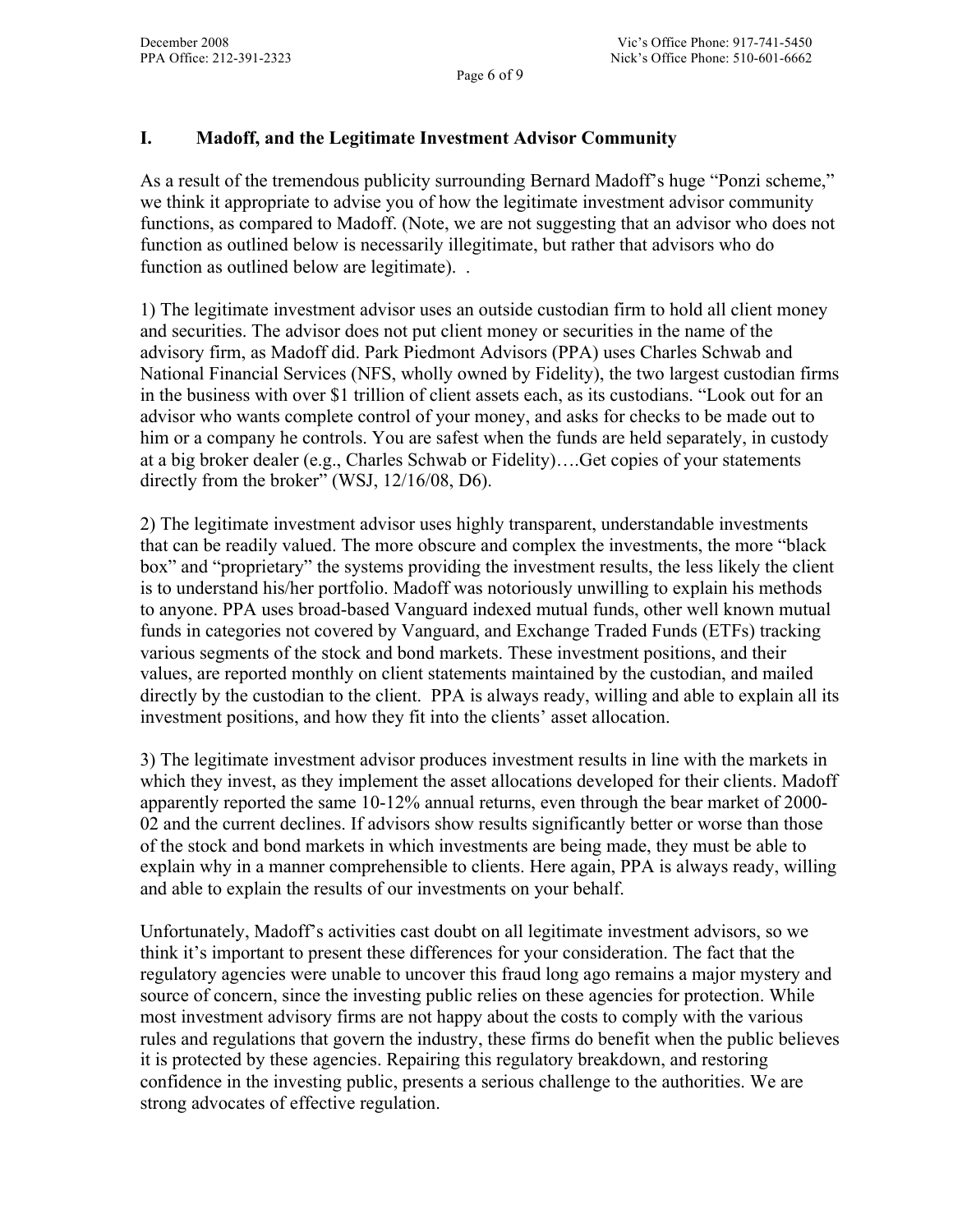## **II. Taking the Long-term View of Investment Results**

As the dismal investment year 2008 ends, rather than reviewing the grim details and/or attributing fault to the many who contributed to the current problems, we suggest focusing on a longer-term outlook that just might provide some relief from the daily gloom.

In presenting our advocacy of the long-term view, we are going to draw extensively from a year-end letter dated December 23, 2008, from Robert Turner, the Chairman and Chief Investment Officer of Turner Investment Partners, a firm managing \$22 billion in stocks. (We acknowledge up front that he has his own agenda regarding the favorability of stock investing). Turner writes "This year has been so bad that it has wiped out the positive returns of the previous five years, when the S&P 500 index had risen an annualized 12.8%....And barring a big double digit return for stocks next year, this will be the worst decade ever for stocks, even worse than the Great Depression decade of the 1930s; with little more than one year to go, the stock market has declined 3.8% annualized this decade, compared to a negative 0.1% for the 1930s. Even taking into account all the enormous financial pain caused by the housing bubble, we think an objective analysis indicates that this pain has already been amply reflected in the stock market this year and this decade. Calendar year aside, from the intraday high of October 9, 2007, to the intraday low on November 21, 2008, the S&P 500 index fell 53.5%."

The letter continues with Turner's view that "investors have overreacted to the housing bubble and financial crisis; that forced liquidations by institutional investors, mutual funds, and hedge funds, amongst others, have been at least partly responsible for the market overshooting on the downside; and that…investors are underestimating the impact of the massive monetary and fiscal stimulus that the federal government has applied to the economy,…along with steps the rest of the world is taking to fortify the global financial system and economy."

Tuner writes that "if it's highly probable that the global financial system does right itself, then the only important question that remains is when does the stock market recover?... Normally, if investors were presented with a likely downside risk of 5-10% and an upside return potential of 30-50% (our note: this is the Turner firm's assessment of the market's risk reward profile currently), they would jump at the chance. However, because of the extreme risk aversion that has a stranglehold on them now, investors are extremely hesitant to buy because they think the market's future direction may continue to be down. Of course stocks are among the few things in the world that people are reluctant to buy when their price is cheaper; they tend to buy when they are thrilled that stock prices are rising, and tend not to buy when they are depressed that stock prices are falling."

At this point, Turner's discussion turns to the long-term record of stock investing, which provides support for the idea of buying when prices are down. He notes that "consistently declining share prices aren't the norm historically; rather the stock market has recorded positive total returns in 71% of the 83 years since 1926." (Our note: We would add that stocks have a positive long-term annualized return of approximately 10%, far outpacing the returns on bonds, cash equivalents, and inflation).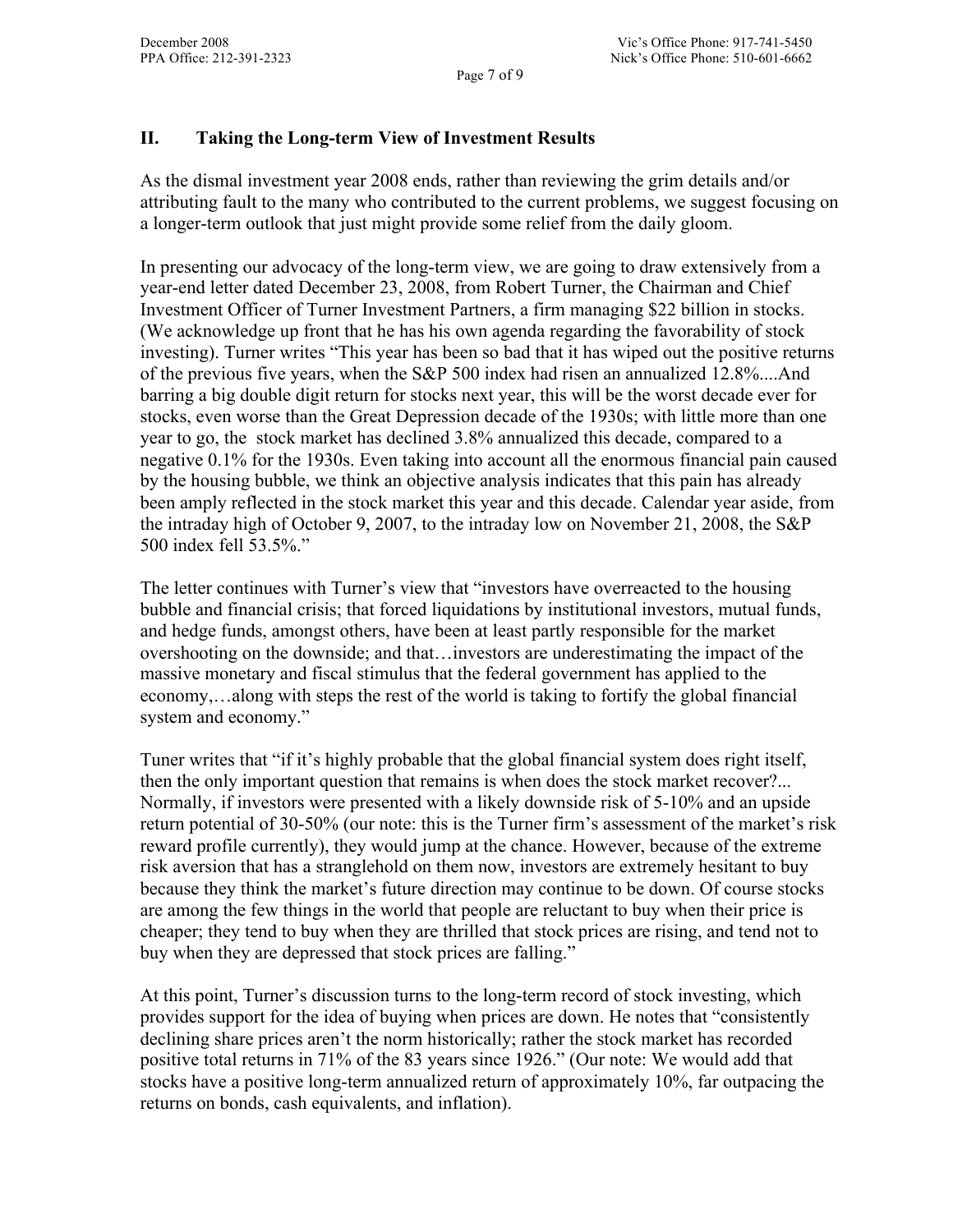Page 8 of 9

Turner goes on to say that "bear markets historically have been followed by bull markets, and that a decade of negative or lackluster stock returns has been followed by a decade of soundly positive returns. (His examples: Stocks had annualized returns of 9.2% in the 1940s and 19.4% in the 1950s after the negative decade of the 1930s, and returns of 17.5% in the 1980s and 18.2% in the 1990s following the below average 5.9% annualized return of the 1970s)." His final historical point is that "47% of the gains in a bull market are typically reaped in the first twelve months…long before most recessions are declared to be officially over and most investors feel comfortable putting money back into stocks."

We do not know whether Turner's assessment of the current stock market is correct, or whether his risk-reward analysis is sound, or whether any of his views on the future of stock price movements is likely to prove accurate. Nor are we in all cases major advocates of stock investing, preferring to use modest allocations to the stock market for many clients whose goals do not require them to have large exposure to stocks. Rather, we have presented his views as representative of a serious investment professional advocating that we take a longer term view of the markets. This provides a different perspective than the negative focus on day-to-day stock price changes during a period when stock prices are declining sharply.

The long-term view sharply distinguishes investing from the superficially similar activity of gambling. In our view, the main difference between these two activities is TIME. In the typical gamble, the outcome is known in a brief time period, the odds of the outcome should be close to even for the bet to be made (including any handicapping system to equalize the chances of an outcome), and there is typically no long-term history that would support one outcome over others. Short-term investing, hoping the markets go in one direction or the other, has many similarities to gambling. Once investing becomes a long-term process, the outcome depends more on the future economic growth of the world's economies, and there is an historical record that may be worth referencing.

Long-term investing has two basic principles: (1) the future is inherently unknowable. While analysts and pundits and gurus try to predict the future, it simply cannot be done; and (2) trying to time the direction of market prices is very difficult to do with any degree of consistency. Market timing is defined as the effort to be in the markets when prices are rising, and to be out of the markets in advance of serious declines. If the future is unknowable, and guessing at the market's price movements is unlikely to succeed, what is left for investors to do? The long-term approach involves establishing an asset allocation that provides sufficient financial wherewithal to live off the stable, income producing part of the portfolio (or living on other sources of income), allowing you to live through the possibility of years of negative results affecting the volatile part of the portfolio.

Interestingly, the most dramatic example of relying on the long-term growth of the world's economies involves the idea of REBALANCING. Investors sell the better performing asset classes in their portfolios (currently, high credit quality, short-term bonds), and buy the worst performing asset classes (currently stocks, commodities, low credit quality bonds). While few investors are inclined to do this during periods of severe price declines, the history of price recoveries, and the academic notion that market prices revert to their long-term average returns ("regression to the mean"), support this activity. Rebalancing should be done at predetermined percentage intervals, rather than on a whim, and definitely does not involve selling the losers in your portfolio.